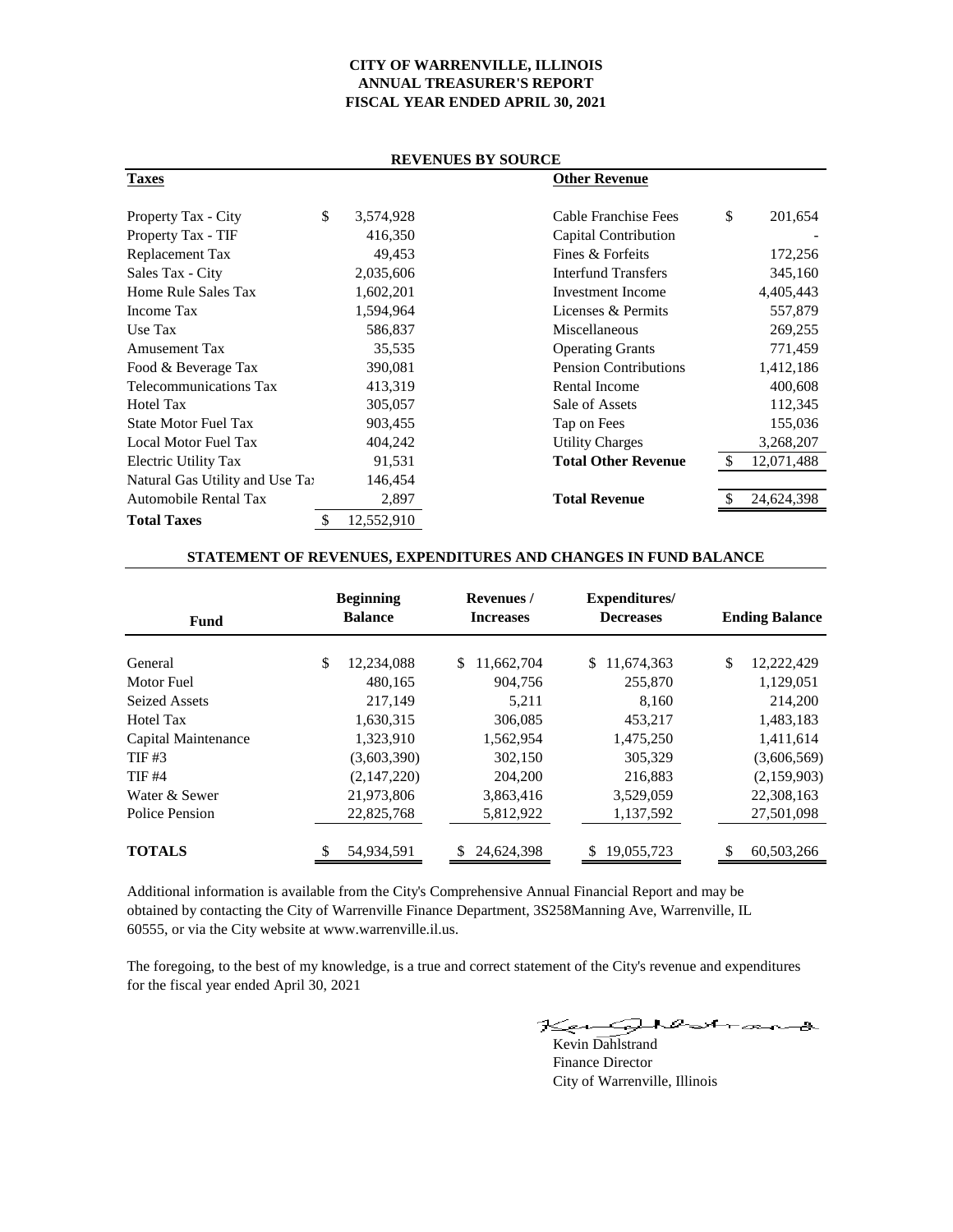# **CITY OF WARRENVILLE FOR THE FISCAL YEAR ENDING APRIL 30, 2021**

## **PAYROLL: 0.01 TO 24,999.99**

ANDERSON, JAY M; ASCHAUER, STUART; BARNACLE, JOHN; BARRY, CLARE L; BEVIER, FRED; BRENNER, LAWRENCE; BRUMMEL, DAVID L; BURNS, SHANNON; CHAPMAN, ELIZABETH; COSGROVE, TIM; CRONIN, MATTHEW D; DAVIS, JOHN; DAVOLOS, KATHRYN; DEMBINSKI, BARBARA; DYKSTRA, MICHELLE C; FIEWEGER, ZOE E; GOODMAN, LEAH; HOWARD, ERIN; KRISCHEL, JEFFREY A; KUSSMAN, THERESA A; LARSON, EMILY J.; LEONARD, KEVIN R; LOCKETT, JOHN; LOWE, PAMELA C; MILLER, BYRON E; MILLER, ROBERT H; PEPPLE, ROBERT; PERSON, BRUCE D; PHELPS, MARCIA; PICKENS, COLIN S; RITHALER, RONALD; ROBERT, LESTER; SCOTT, RAYMOND A; SMITH, LEONARD G; SPAIN, MICHAEL F; THACKER, AMIT; TULLIER, JESSICA L; ULASZEK, JOSEPH; WEIDNER, WILLIAM; WIERSHEUSER, KATHLEEN;WILSON, ROBERT

## **PAYROLL: 25,000.00 TO 49,999.99**

ELLER-BOND, ANGELA; LAW, MICHAEL W;

## **PAYROLL: 50,000.00 TO 74,999.99**

BELL, EMILY; CARTER, MEGAN; FERBACK, ANGELA; FJELLANDER, JOHN K; GANSBERG, DIANE; GARCIA, APRIL; GASPARAS, TINA; HERRERA, DIANA; JAROSZ, MARK A; KLASEN, ALEX P; KUBILIUS, DONNA; LUPO, MARIE; ;MACEJAK, NATHAN A; PERRY, JOSHUA; ROMERO, DAVID; SCHWARTING, LAURA; SWINDEN, DEBRA L; TURNER, LESLIE; WHETSTONE, LAUREN J.; YOUNGMEYER, KRISTIN L

#### **PAYROLL: 75,000.00 TO 99,999.99**

BELTRAN, LEONARDO; DEMERECKIS, DANIEL J; ELIZARRARAZ, BENJAMIN; GRIVETTI, DAWN; INGRAM, ROBERT; KOHOUT, TIM; LEONARD, JAMES R; MORGAN, ALMA; McFADDEN, JOSEPH; NEAL, DAVID; NOWAKOWSKI, ETHAN M; PADALIK, BRUCE; RYNNE, KEVIN W; SCHAEFER, LOUIS; SEEMAN, JACOB D; SIMMONS, JEFF; SMICKER, CHRISTINA M;

#### **PAYROLL: 100,000.00 TO 124,999.99**

BOREL, DANIEL J; CATT, ADAM M; CLARK, JAMES C; DOMOVESSOVA, NATALIA; EAGENY, DOUGLAS; ENGEBRETSON, DALE; FEILER, BRIAN A; GISMONDI, JAMES; HOCKING, KRISTINE M; MOSSEY, TODD; NEWTOFF, RYAN P; PAROLA, CASSANDRA M; PEREZ, SALVADOR; PUCHALSKI, ERIC; ROMERO, CARLO C; SATTER, JOHN; SNAPP, ALEXANDER; WEIHOFEN, DOROTHY A; WHITE, CRISTINA; ZAWACKI, RONALD N

## **PAYROLL: 125,000.00 AND OVER**

COAKLEY, JOHN M; DAHLSTRAND, KEVIN; DAWSON, KENNETH; DOWNEY, JEFF; HIGHLAND, STEPHEN; JACOBSON, JEFFREY L; KOMAR, MATTHEW E; KUCHLER, PHILIP; MAXWELL, CHRISTOPHER; MELVIN, BRIAN P; MENTZER, JR., RONALD; TURANO, RAYMOND; WILK, DAVID; WITTENBERG, JOSHUA D; TOTAL 7,334,743

## **EXPENDITURES AND EXPENSES**

A.R.S. HVAC SUPPLY 4,797; HYDE PARK HARDWARE 4,236; ACTION SCREEN PRINT, INC. 6,557; ADAM CATT 4,086; ADS LLC 18,825; AEP ENERGY INC. 20,229; AIRGAS USA, LLC 3,970; ALL INFORMATION SERVICES, INC. 132,985; APPLIED CONCEPTS, INC. 21,535; ARTHUR J. GALLAGHER 121,512; ATLAS BOBCAT LLC 8,209;AVI SYSTEMS, INC. 52,358; BARNES & THORNBURG LLP 10,841; BCI CAPITAL INC 43,780; BONNELL INDUSTRIES 62,103; BOUGHTON MATERIALS, INC 6,915; CDS OFFICE SYSTEMS, INC 16,884; CDW GOVERNMENT, INC. 10,402; CG PROFESSIONAL SERVICES 8,872; CHICAGO TITLE 63,693; CHICAGO WATER & FIRE 4,245; CHRISTINE CHARKEWYCZ 8,460; CHRISTOPHER MAXWELL 8,705; CINTAS CORPORATION NO.2 4,392; CITY OF NAPERVILLE 862,091; CLARK BAIRD SMITH,LLP 37,305; CLOSED CIRCUIT INNOVATIONS 16,860; COHEN, SALK & HUVARD, P.C. 4,197; COLLEGE OF DUPAGE 7,096; COLLISION FORENSIC SOLUTIONS 2,557; COM ED 36,358; COMCAST BUSINESS 18,204; COMCAST 4,227; COMPASS MINERALS AMERICA INC. 136,298; CONRAD POLYGRAPH, INC. 3,388; CONSOLIDATED ELECTRICAL DISTRIBUTION 3,893; CONSTELLATION NEW ENERGY INC. 60,234; CREEKSIDE PRINTING 13,100; CREST CONSULTING ENGINEERS INC 4,610;CRYSTAL MAINTENANCE SERVICES 45,186; DAILY HERALD 4,198; DAVEY RESOURCE GROUP, INC 4,500; DEMARR SEALCOATING INC. 19,850; DEUTSCH'S TRUCK REPAIR 19,455; DON MORRIS ARCHITECTS P.C. 31,450; DOOR SYSTEMS 2,718; DOUG CARTLAND, INC. 7,500; DU-COMM 291,892; DUKE'S ROOT CONTROL, INC. 33,256; DUPAGE COUNTY CHILDREN'S CTR 4,000; DUPAGE COUNTY 3,000; DUPAGE CONVENTION AND VISITOR'S BUREAU 15,253; DUPAGE COUNTY 3,000; DUPAGE MAYORS & MANAGERS CONF. 5,834; DUPAGE